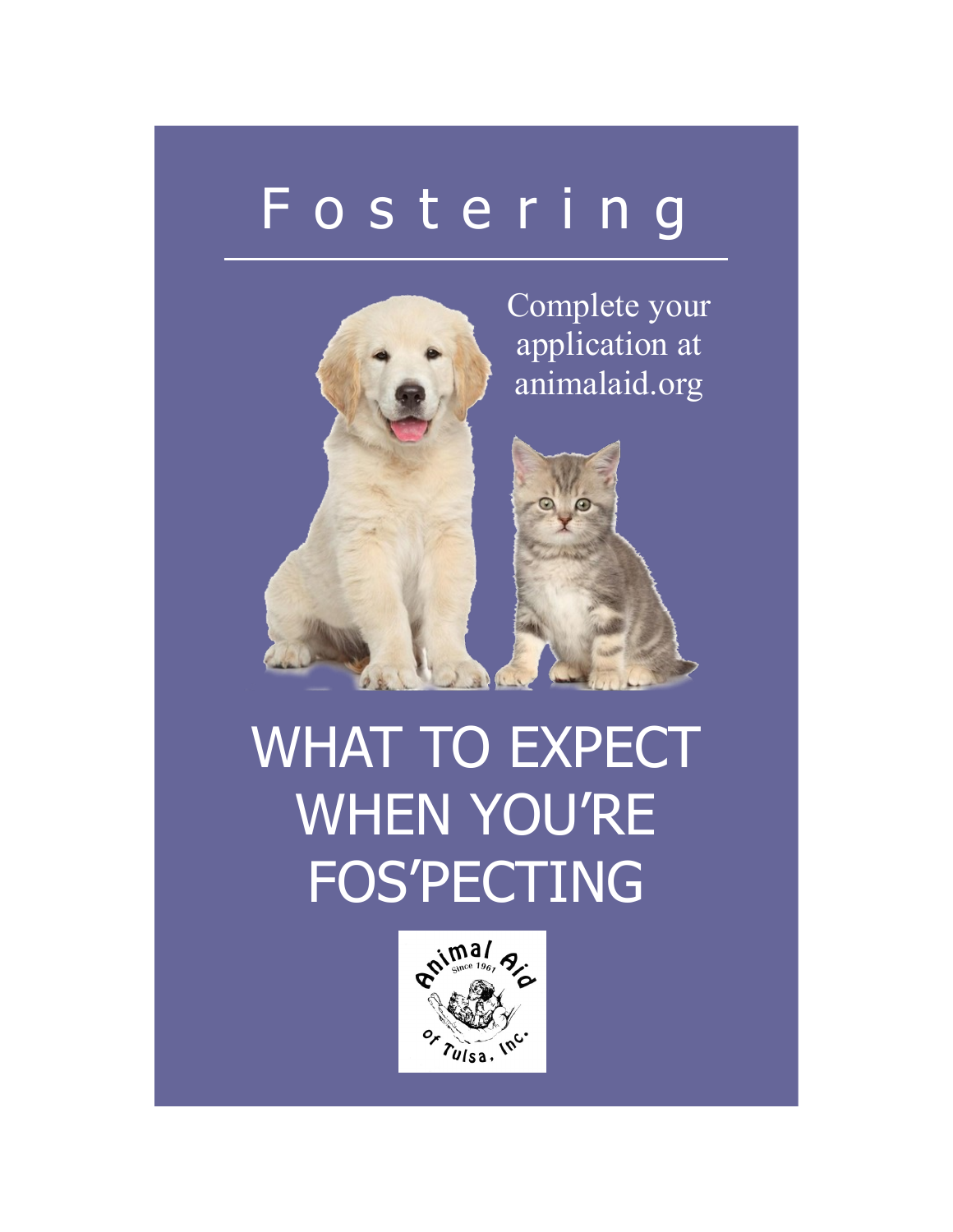## Congratulations -

## It's a...fur baby!



Welcome to the wonderful and rewarding world of fostering! We hope you find this information helpful.

Animal Aid of Tulsa's mission is to rescue homeless (stray) sick, injured or abused cats and dogs. Our animals come from the streets in need of emergency medical care. We know little, if anything, about their history before being rescued. One thing we do know, is all of them depend on us for help.



**A cat or dog in a foster home is a life saved.** As a foster parent, you are helping a homeless animal by providing a loving and stable home while they recuperate and are socialized. This helps prepare him or her for adoption.

**This can be fun and rewarding!** Fostering can be challenging at times, but you are never alone. There are many support systems in place to help you along the way: our foster coordinator, rescue and adoption supervisor, each of the board members is always available and most of all our other foster parents and volunteers!



**We thank you for volunteering your time to a very deserving cat or dog!** Whether this is your first time fostering or you're a seasoned foster, it is important to know your rights and your role as a foster parent—**you are an invaluable resource!**  Your well being is just as important as that of your foster baby.

The first step is to work with our foster coordinator to **find the animal that is the right fit** for your home. It may take some time, but do not get discouraged.

**Be flexible but stand up** for yourself and/or your foster dog/cat. We often get very busy and don't respond promptly. Please do speak up if you have serious concerns—we are all available to help.

**Foster Coord: Heather Palomino 918-625-7599; Supervisor: Kelly Brown 918-951-6138 President: Michelle Morris 918-853-3282; Vice President: Jenipher Rowe 918-637-2986**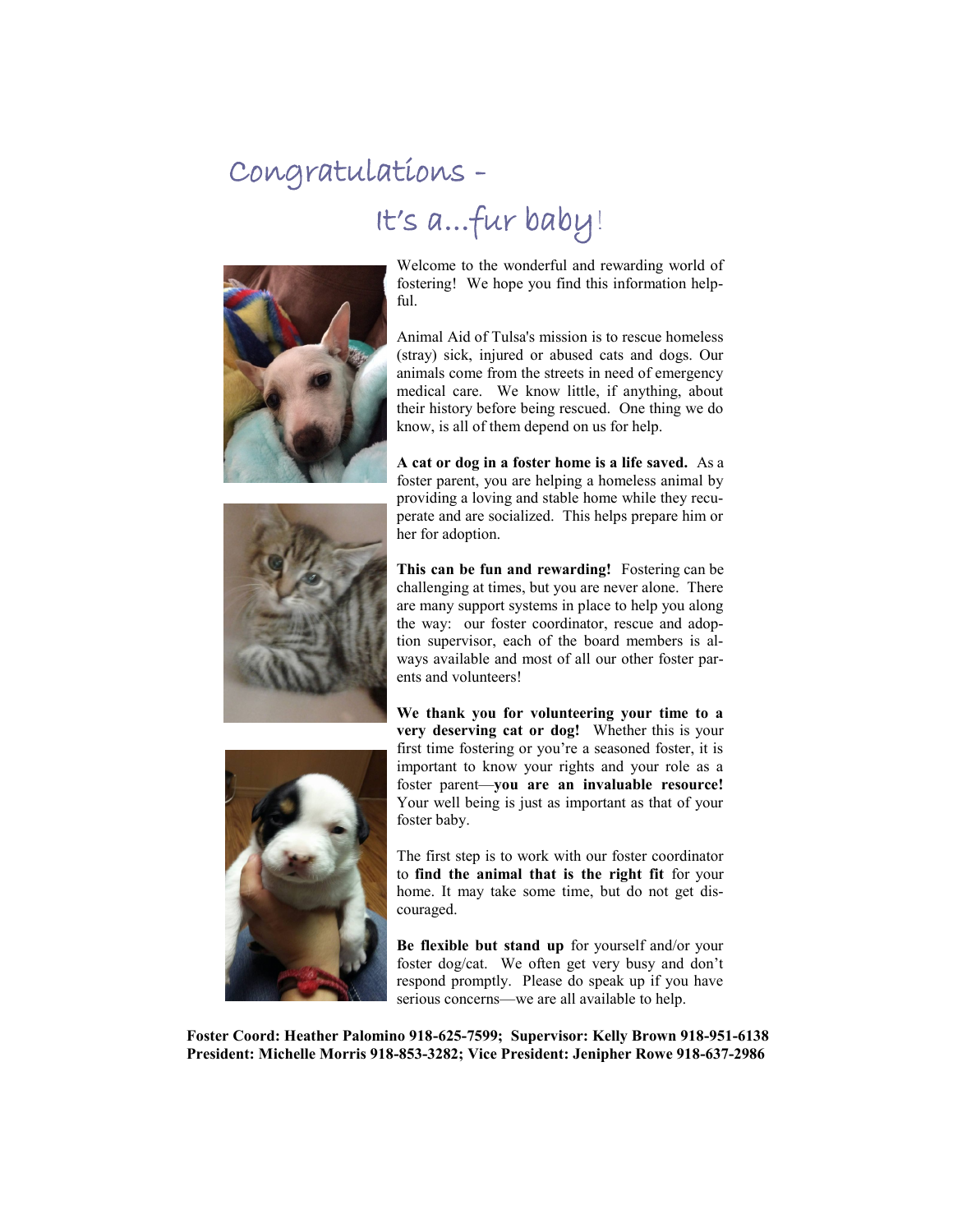Do not feel obligated to adopt your foster. Good foster homes are priceless, so keep on fostering and you'll become addicted! It feels good to get so many ready for their forever homes!

**Animal Aid covers all medical expenses and prescriptions for your foster. All animals will be micro-chipped, spayed/neutered and up to date on all shots.** We will also provide food, bedding, toys and treats as needed.

**You can be a part of the adoption process.** Typically, once an adoption applicant is approved, the application is forwarded to you and a meet and greet is scheduled. We generally like for meet and greets to take place where your foster animal will be most comfortable. Our adoption coordinator will work with you to get a meeting scheduled at a time and place that works.

Once your foster animal is adopted, you may stay in touch with the adopter for updates on how your foster is doing. You may exchange contact information with the adopter. Especially with email and social media, it is becoming easier to stay in touch once your foster is adopted.

Animal Aid of Tulsa maintains a volunteer Facebook page which is a forum where volunteers and fosters can learn of events and share ideas. Once approved, you will be added to the group. Feel free to ask questions and post stories and share photos of your furry foster.

## **Before fostering, ask yourself -**

What will I do with the dog while I am at work?

How long can I foster?

How will my resident pet handle a new guest?

Does my building allow animals?

Where will my foster sleep?

What type of animal can I handle?

Will my roommates be on board?



Once you've decided on the logistics, make sure that you communicate your comfort level with us so we can successfully pair you with a dog or cat that is the right fit. You'll start to bond and may feel sad when he/she gets adopted. Sure, saying "goodbye" can be tough and emotional, but you will recover and then jump back into fostering another!